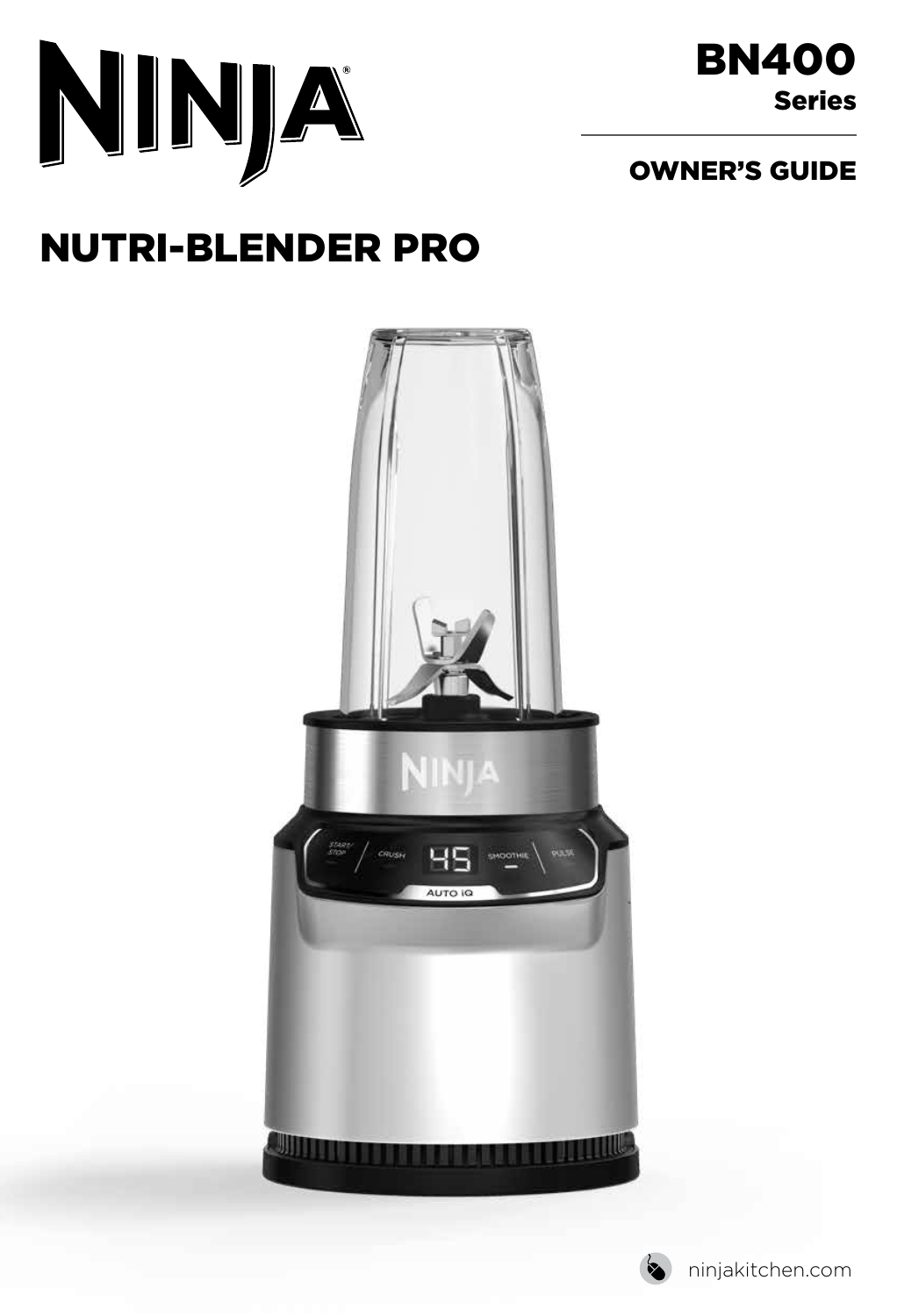# **THANK YOU FOR PURCHASING**

The Ninia® Nutri-Blender Pro

# **CONTENTS**

| Getting to Know Your Ninja <sup>®</sup> 6 |  |
|-------------------------------------------|--|
|                                           |  |
| Using the Single-Serve Cup  8             |  |
| Resetting the Motor Thermostat  10        |  |
| Troubleshooting Guide 11                  |  |
|                                           |  |
|                                           |  |
|                                           |  |



## **REGISTER YOUR PURCHASE**



 $\binom{1-877-646-5288}{ }$ 

□ Scan QR code using mobile device

## **RECORD THIS INFORMATION**

| Model Number:  |  |
|----------------|--|
| Serial Number: |  |

|  | Date of Purchase: |  |
|--|-------------------|--|

(Keep receipt)

Store of Purchase:

## **TECHNICAL SPECIFICATIONS**

120V ~60Hz Voltage: Power: 1000 Watts

### PLEASE READ CAREFULLY AND **KEEP FOR FUTURE REFERENCE.**

TIP: You can find the model and serial numbers on the QR code label on the back of the unit by the power cord.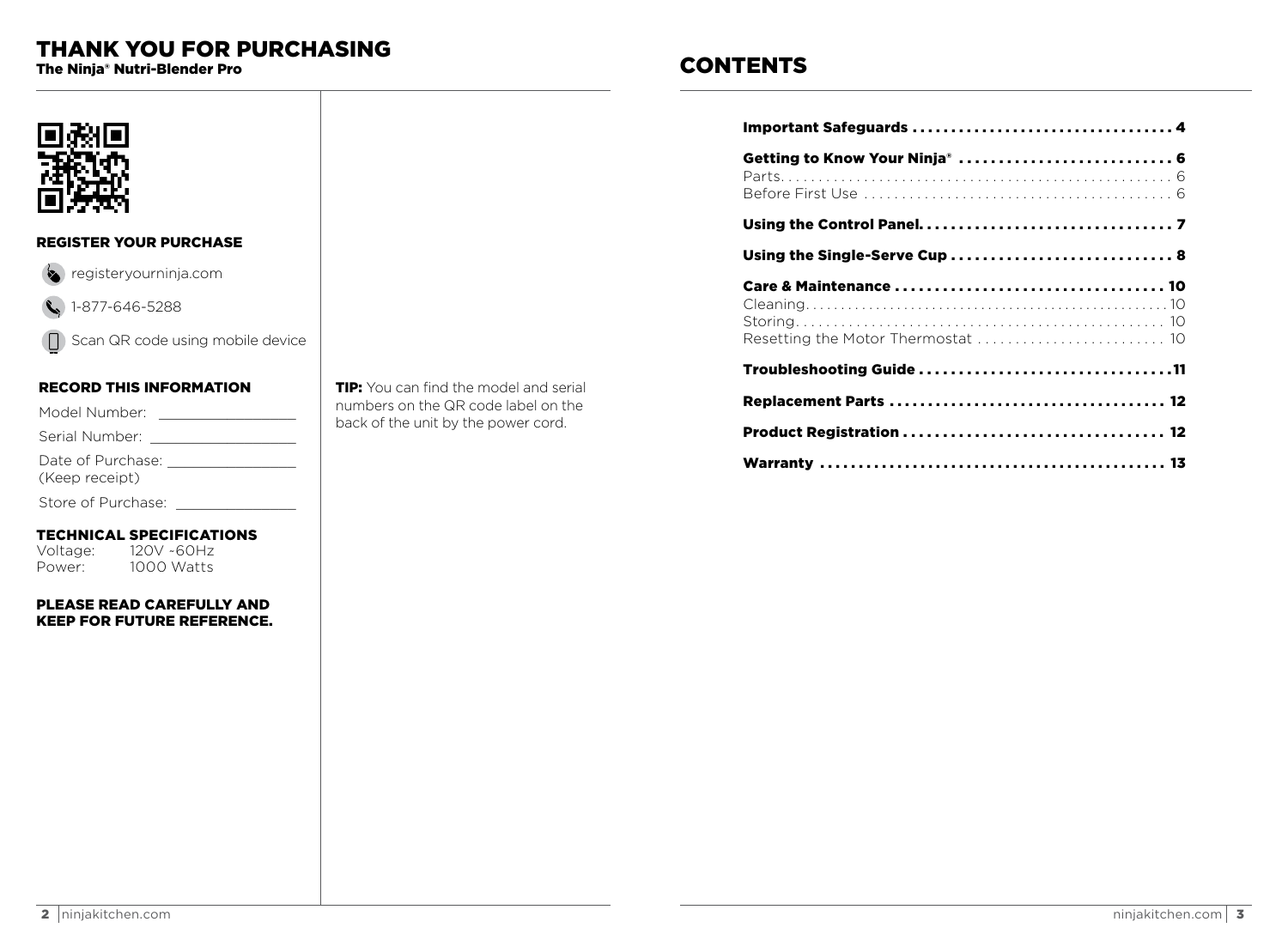# IMPORTANT SAFEGUARDS

## HOUSEHOLD USE ONLY • READ ALL INSTRUCTIONS BEFORE USE

| $ i\rangle$ | Read and review instructions for operation and use.                                                                                                                |
|-------------|--------------------------------------------------------------------------------------------------------------------------------------------------------------------|
| A           | Indicates the presence of a hazard that can cause personal injury,<br>death or substantial property damage if the warning included with this<br>symbol is ignored. |
|             | For indoor and household use only.                                                                                                                                 |
|             |                                                                                                                                                                    |

When using electrical appliances, basic safety precautions should always be followed, including the following:

# WARNING

To reduce the risk of fire, electric shock, serious injury, death, or damage when using this appliance, follow these basic safety precautions.

### General Precautions

- **1** Read all instructions prior to using the appliance and its accessories.
- 2 Carefully observe and follow all warnings and instructions. This unit contains electrical connections and moving parts that potentially present risk to the user.
- 3 **ALWAYS** exercise care when handling the Pro Extractor Blades® Assembly. The blades are sharp, handle carefully. **ONLY** grasp the Pro Extractor Blades Assembly by the outer perimeter of the blade assembly base. Failure to use care when handling the blade assembly will result in a risk of laceration.
- 4 Take your time and exercise care during unpacking and appliance setup. This appliance contains sharp, loose blades that can cause injury if mishandled.
- **5** Take inventory of all contents to ensure you have all parts needed to properly and safely operate your appliance.
- 6 Blades are sharp. Handle carefully.
- **7** Unplug the appliance from the outlet when not in use, before assembling or disassembling parts, and before cleaning. To unplug, grasp the plug by the body and pull from the outlet. **NEVER** unplug by grasping and pulling the flexible cord.
- 8 Before use, wash all parts that may contact food. Follow washing instructions covered in this instruction manual.
- **9** To protect against the risk of electric shock, **DO NOT** submerge the appliance or allow the power cord to contact any form of liquid.
- 10 **DO NOT** use this appliance outdoors. It is designed for indoor household use only.
- **11** This appliance has important markings on the plug blade. The attachment plug or entire cordset (if plug is molded onto cord) is not suitable for replacement. If damaged, the appliance shall be replaced.
- 12 This appliance has a polarized plug (one prong is wider than the other). To reduce the risk of electric shock, this plug will fit in a polarized outlet only one way. If the plug does not fit fully in the outlet, reverse the plug. If it still does not fit, contact a qualified electrician. **DO NOT** modify the plug in any way.
- **13 DO NOT** operate any appliance with a damaged cord or plug, or after the appliance malfunctions or is dropped or damaged in any manner. This appliance has no user-serviceable parts. If damaged, contact SharkNinja for servicing.
- 14 Extension cords should **NOT** be used with this appliance.
- **15 DO NOT** allow children to operate this appliance or use as a toy. Close supervision is necessary when any appliance is used near children.
- 16 This appliance is **NOT** intended to be used by people with reduced physical, sensory, or mental capabilities, or lack of experience and knowledge, unless they have been given supervision or instruction concerning use of the appliance by a person responsible for their safety.
- 17 Before each use, inspect blade assembly for damage. If a blade is bent or damage is suspected, contact SharkNinja to arrange for replacement.
- **18 DO NOT** attempt to sharpen blades.
- 19 **DO NOT** allow the unit or the cord to hang over the edges of tables or counters. The cord may become snagged and pull the appliance off the work surface.
- **20 DO NOT** allow any part of the unit to contact hot surfaces, including stoves and other heating appliances.
- 21 **ALWAYS** use the appliance on a drv and level surface.
- **22 NEVER** place a blade assembly on the motor base without it first being attached to the cup.
- 23 Keep hands, hair, and clothing out of the container when loading and operating
- **24 ONLY** use attachments and accessories that are provided with the product or are recommended by SharkNinja. The use of attachments not recommended or sold by SharkNinja may cause fire, electric shock, or injury.
- 25 During operation and handling of the appliance, avoid contact with moving parts.
- **26 DO NOT** operate the appliance with an empty container.
- 27 **DO NOT** fill containers past the **MAX FILL** or **MAX LIQUID** lines.
- 28 **DO NOT** microwave any containers or accessories provided with the appliance.
- **29 DO NOT** perform grinding operations.
- **30** Before operation, ensure all utensils are removed from containers. Failure to remove utensils can cause containers to shatter and potentially result in personal injury and property damage.
- **31 NEVER** operate the appliance without lids and caps in place. **DO NOT** attempt to defeat the interlock mechanism. Ensure the container and lid are properly installed before operation.
- **32 DO NOT** expose the containers and accessories to extreme temperature changes. They may experience damage.

# SAVE THESE INSTRUCTIONS

- **33 NEVER** leave the appliance unattended while in use.
- **34 DO NOT** blend hot liquids. Doing so may result in pressure buildup and steam exposure that can pose a risk of the user being burned.
- **35** If you find unmixed ingredients sticking to the sides of the cup, stop the appliance, remove the blade assembly, and use a scraper to dislodge ingredients.
- **36 DO NOT** attempt to remove the container and lids from the motor base while the blade assembly is still spinning. Allow the appliance to come to a complete stop before removing lid and container.
- **37** Remove the Pro Extractor Blades® Assembly from the Single-Serve Cup upon completion of blending. **DO NOT** store ingredients before or after blending them in the cup with the blade assembly attached. Some foods may contain active ingredients or release gases that will expand if left in a sealed container, resulting in excessive pressure buildup that can pose a risk of injury. For ingredient storage in the cup, use only Spout Lid to cover.
- **38** If the appliance overheats, a thermal switch will activate and temporarily disable the motor. To reset, unplug the appliance and allow it to cool for approximately 15 minutes before using again.
- **39** The maximum wattage rating for this appliance is based on the configuration of the Pro Extractor Blades Assembly and Single-Serve Cup. Other configurations may draw less power or current.
- **40 DO NOT** process dry ingredients without adding liquid to the Single-Serve Cup. They are not intended for dry blending.
- 41 To protect against risk of electrical shock, **DO NOT** immerse the motor base in water or other liquid. Unplug the motor base before cleaning.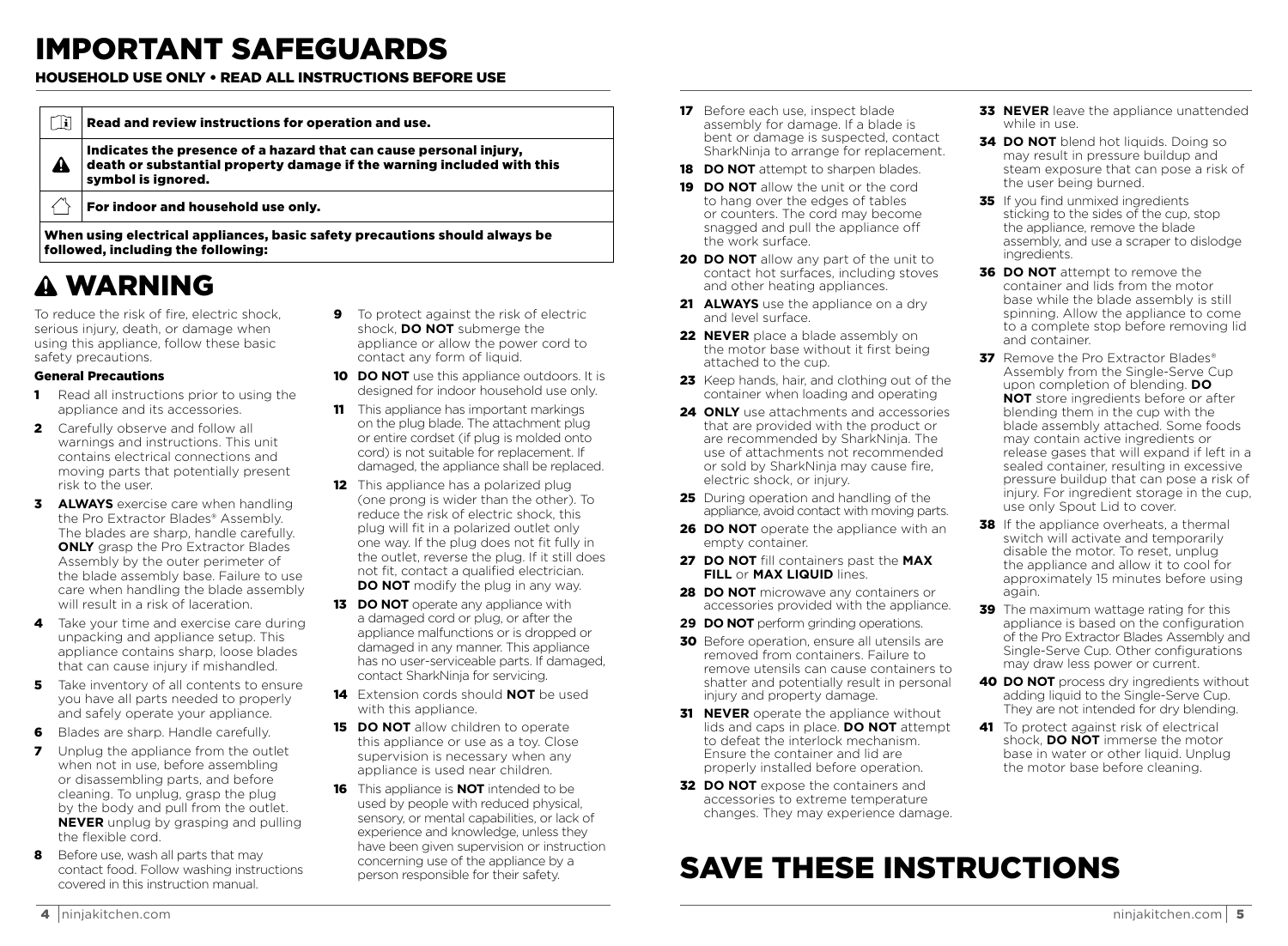# GETTING TO KNOW YOUR NINJA®

## PARTS

- A (2) Spout Lids
- **B** (2) Single-Serve Cups
- C Pro Extractor Blades® Assembly
- **D** Motor Base (attached power cord not shown)







NOTE: Size of Single-Serve Cups vary by model.

## BEFORE FIRST USE

IMPORTANT: Review all warnings on pages 4–5 before proceeding.

**NOTE:** Handle the Pro Extractor Blades Assembly by grasping around the perimeter of the blade assembly base.

NOTE: All attachments are BPA free and dishwasher safe. Ensure blade assembly and lid are removed from the container before placing in the dishwasher. Exercise care when handling blade assembly.

- 1 Remove all packaging materials from the unit. Exercise care when unpacking blade assembly, as the blades are sharp.
- 2 Wash containers, lids, and blade assembly in warm, soapy water using a dishwashing utensil with a handle to avoid direct contact with the blades. Exercise care when handling blade assembly, as the blades are sharp.
- **3** Thoroughly rinse and air-dry all parts.

# USING THE CONTROL PANEL

#### AUTO-IQ**®** PROGRAMS

Intelligent preset programs combine unique blending and pausing patterns that do the work for you. Once a preset program is selected, it will start immediately and automatically stop when blending is complete. To stop blending before the end of the program, press START/STOP or the currently active button again.



#### AUTO-IQ PROGRAMS:

#### **CRUSH**

Turn ice, juices, and fruit into expertly blended frozen drinks.

#### **SMOOTHIE**

Combine your favorite fresh or frozen ingredients, liquids, and powders to create smoothies and proteins shakes.

#### MANUAL PROGRAMS:

NOTE: Manual programs cannot be used in conjunction with any Auto-iQ programs.

### START/STOP

Press once to start continuous running up to 60 seconds; press again to stop. Can also be pressed to stop a running Auto-iQ program.

#### PULSE

Offers greater control of pulsing and blending. Operates only when PULSE is pressed. Use short presses for short pulses and long presses for long pulses.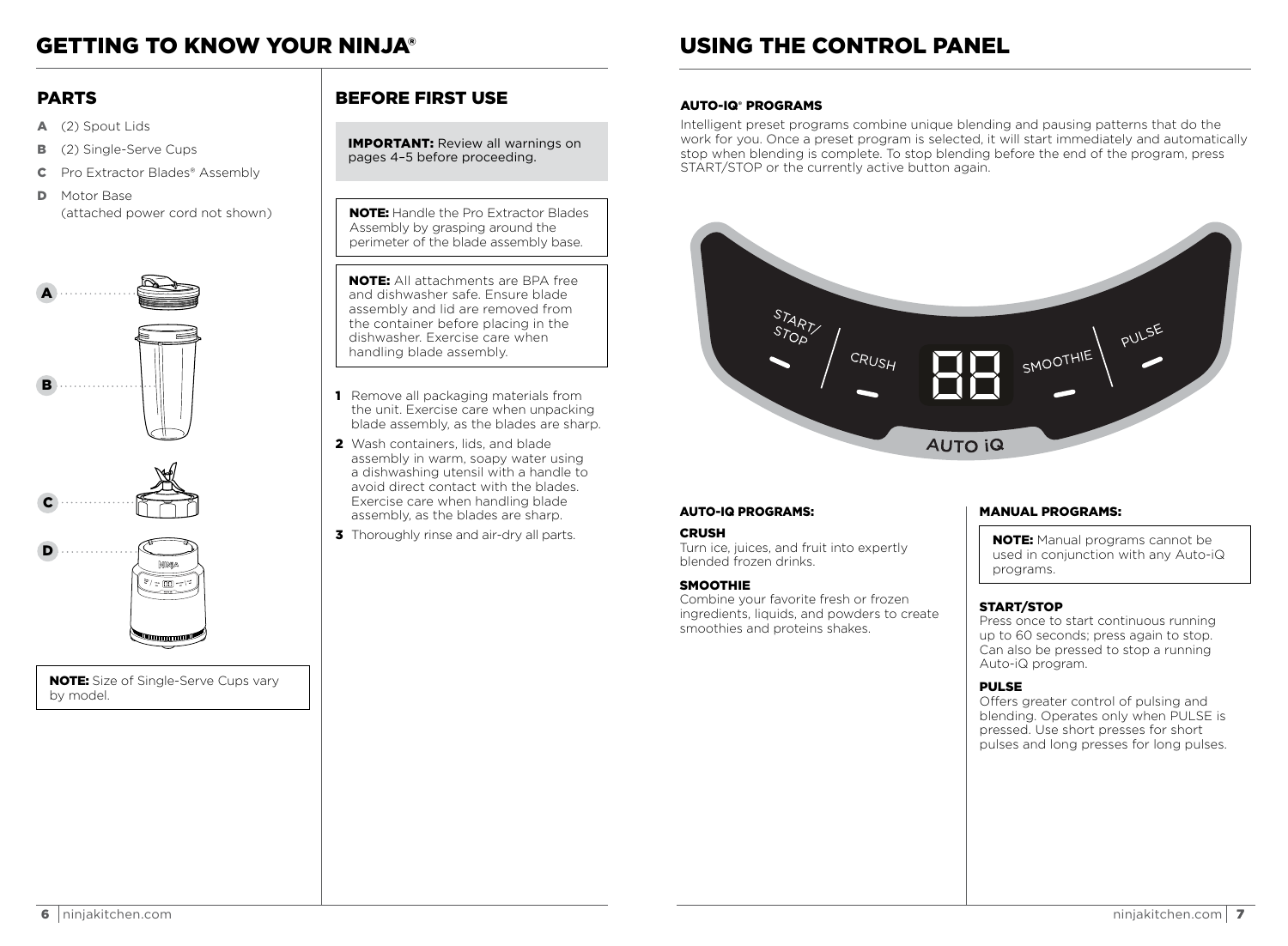# USING THE SINGLE-SERVE CUP

IMPORTANT: Review all warnings on pages 4–5 before proceeding.

1 Plug in motor base and place on a clean, dry, level surface such as a countertop or table.



2 Add ingredients to the Single-Serve Cup. **DO NOT** add ingredients past the **MAX LIQUID** line.



**3** Place the Pro Extractor Blades® Assembly on the top of the cup and turn clockwise to seal.



4 Turn the cup upside down and install on the motor base by aligning the tabs on the cup with the slots on the base. Then, rotate cup clockwise until it clicks. Once locked in place, the programs will illuminate and the unit will be ready for use.



- **5a** If using an Auto-iQ® program, select the program that best suits your desired output. The preset feature will automatically stop at the end of the program. To stop the unit at any time, press the currently active program again.
- **5b** If using START/STOP, once the ingredients have reached your desired consistency, press START/STOP again, and wait for the unit to come to a complete stop.



6 Remove the cup from the motor base by turning it counterclockwise and then lifting up.



**7** Remove the blade assembly by twisting counterclockwise. **DO NOT** store blended contents with the blade assembly attached. Only use the Spout Lid to cover. Exercise care when handling the blade assembly, as the blades are sharp.



8 To enjoy on the go, place the Spout Lid onto the cup and twist lid clockwise until firmly sealed.



9 Unplug the unit when finished. Refer to the Care & Maintenance section for cleaning and storage instructions.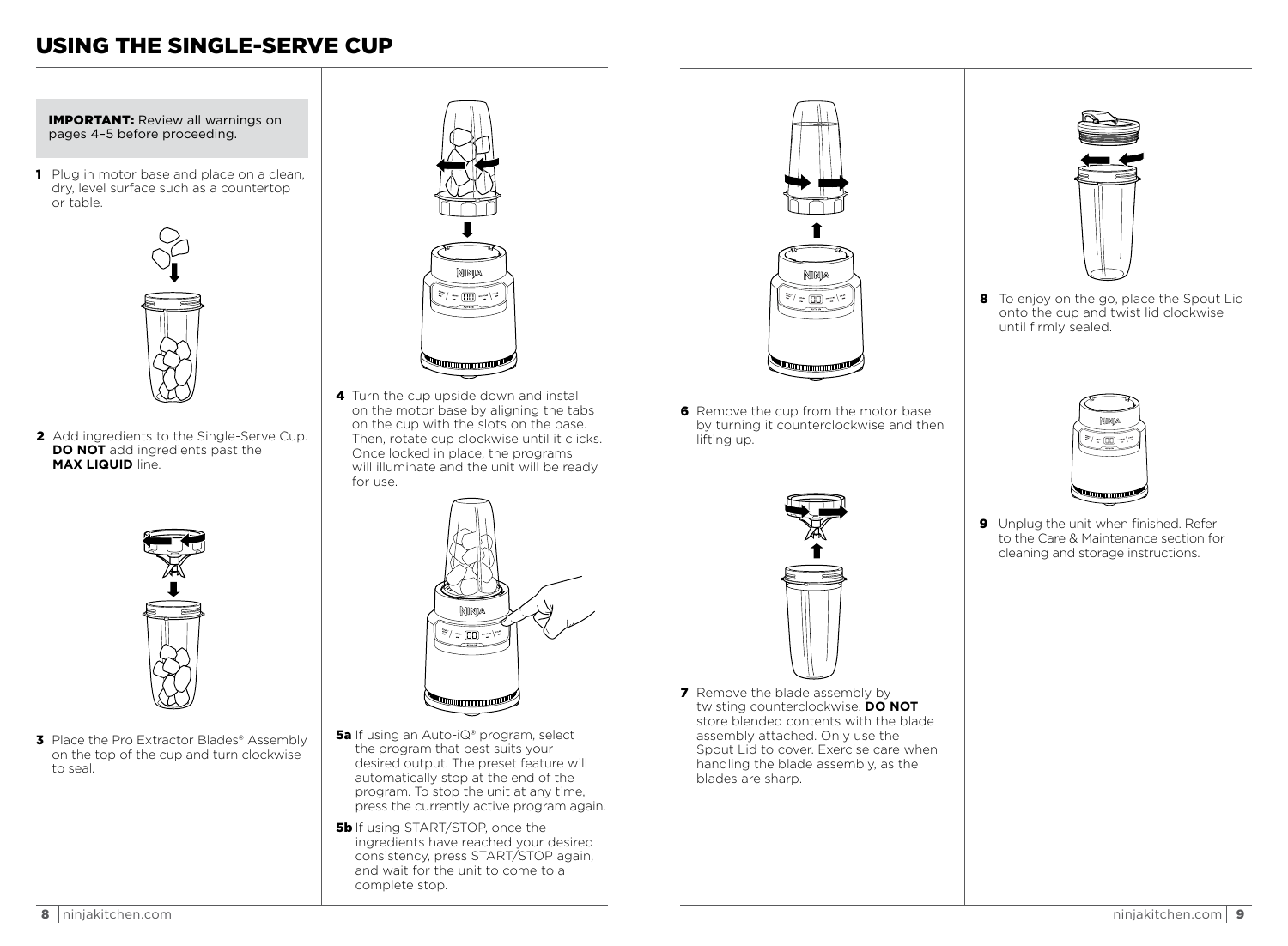#### CLEANING

#### Hand-Washing

Wash containers, lids, and blade assembly in warm, soapy water. Use a dishwashing utensil with handle to avoid direct contact with the blades. Exercise care when handling the blade assembly as the blades are sharp. Thoroughly rinse and air-dry all parts.

#### Dishwasher

Containers, lids, and blade assembly are dishwasher safe. Ensure the blade assembly and lid are removed from the container before placing in the dishwasher.

#### Motor Base

Unplug the unit before cleaning. Wipe motor base with a clean, damp cloth.

### STORING

Wrap the power cord around the cord wrap on the underside of the motor base. Store the unit upright and with the blade assembly attached to the single-serve cup.

**DO NOT** store blended or unblended ingredients in the cup with the blade assembly attached. Use only the spout lid when storing blended or unblended ingredients in the containers.

**DO NOT** stack items on top of the containers. Store any remaining attachments alongside the unit or in a cabinet where they will not be damaged or create a hazard.

#### RESETTING THE MOTOR THERMOSTAT

This unit features a unique safety system that prevents damage to the motor and drive system should you inadvertently overload it. If the unit is overloaded, the motor will be temporarily disabled. Should this occur, follow the reset procedure below.

- 1 Unplug the unit from the electrical outlet.
- 2 Allow the unit to cool for approximately 15 minutes.
- **3** Remove the blade assembly from the container. Empty the container and ensure no ingredients are jamming the blade assembly.

**IMPORTANT:** Ensure that maximum capacities are not exceeded. This is the most typical cause of appliance overload.

If your unit needs servicing, call Customer Service at 1-877-646-5288. So we may better assist you, please register your product online at **registeryourninja.com** and have the product on hand when you call.

#### WARNING: To reduce the risk of shock and unintended operation, unplug unit before troubleshooting.

#### Control panel does not illuminate.

• Make sure unit is plugged in. If the unit is powered on and no container is installed, the unit will display '- -'. The available programs will illuminate after placing a container on base and rotating it clockwise until it clicks into place.

#### Control panel doesn't turn off.

• Remove container from base by rotating it counterclockwise and lifting it up. The display with flash '- -'. Unplug the power cord from the outlet. If the unit remains plugged in, the display will time out after 3 minutes of inactivity. Press any button to wake the unit.

#### Display reads "E1".

• If the display reads "E1", unplug the unit from the electrical outlet and allow it to cool for 15 minutes. Remove the blade assembly and empty the contents to ensure no ingredients are jamming the blade assembly.

#### Doesn't mix well; ingredients get stuck.

- Using the Auto-iQ® programs is the easiest way to achieve great results. The pulses and pauses allow the ingredients to settle toward the blade assembly. If ingredients are routinely getting stuck, adding some liquid will usually help.
- When filling the cup, start with fresh fruit or veggies, then leafy greens or herbs. Next add liquids or yogurt, then seeds, powders, or nut butters. Finally, add ice or frozen ingredients.

#### Unit moves on counter while blending.

• Make sure the counter and feet of the unit are clean and dry.

#### Lid or Pro Extractor Blades® Assembly is hard to install on the container.

• Set the container on a level surface. Carefully place the lid or blade assembly on the top of the container and align the threads so the lid/blade assembly sits flat. Twist clockwise until you have a tight seal.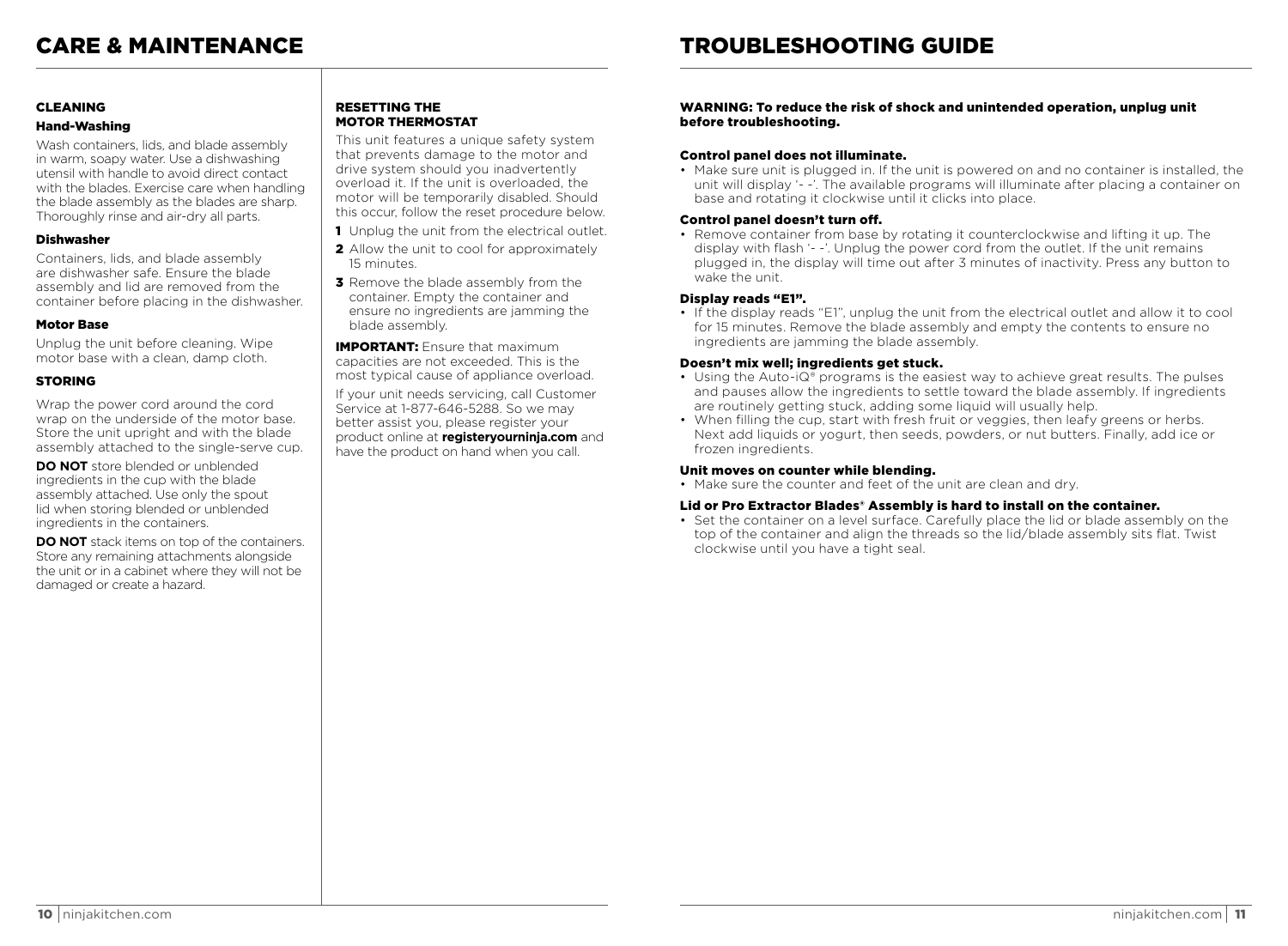To order additional parts and attachments, visit **ninjaaccessories.com**.

# PRODUCT REGISTRATION

Please visit **registeryourninja.com** to register your new Ninja® product within ten (10) days of purchase. You will be asked to provide the store name, date of purchase, and model number along with your name and address.

The registration will enable us to contact you in the unlikely event of a product safety notification. By registering, you acknowledge you have read and understood the instructions for use and warnings set forth in the accompanying instructions.

# **Shark NINJA**

### **ONE (1) YEAR LIMITED WARRANTY**

The One (1) Year Limited Warranty applies to purchases made from authorized retailers of **SharkNinia Operating LLC.** Warranty coverage applies to the original owner and to the original product only and is not transferable.

SharkNinja warrants that the unit shall be free from defects in material and workmanship for a period of one (1) year from the date of purchase when it is used under normal household conditions and maintained according to the requirements outlined in the Owner's Guide, subject to the following conditions and exclusions:

#### What is covered by this warranty?

- 1. The original unit and/or non-wearable parts deemed defective, in SharkNinja's sole discretion, will be repaired or replaced up to one (1) year from the original purchase date.
- 2. In the event a replacement unit is issued, the warranty coverage ends six (6) months following the receipt date of the replacement unit or the remainder of the existing warranty, whichever is later. SharkNinja reserves the right to replace the unit with one of equal or greater value.

#### What is not covered by this warranty?

- 1. Normal wear and tear of wearable parts (such as blending vessels, lids, blades, blender bases, etc.), which require regular maintenance and/or replacement to ensure the proper functioning of your unit, are not covered by this warranty. Replacement parts are available for purchase at **ninjaaccessories.com**.
- 2. Any unit that has been tampered with or used for commercial purposes
- 3. Damage caused by misuse, abuse, negligent handling, failure to perform required maintenance (e.g., failure to keep the well of the motor base clear of food spills and other debris), or damage due to mishandling in transit.
- 4. Consequential and incidental damages.
- 5. Defects caused by repair persons not authorized by SharkNinja. These defects include damages caused in the process of shipping, altering, or repairing the SharkNinja product (or any of its parts) when the repair is performed by a repair person not authorized by SharkNinja.
- 6. Products purchased, used, or operated outside North America.

#### How to get service

If your appliance fails to operate properly while in use under normal household conditions within the warranty period, visit **ninjakitchen.com/support** for product care and maintenance self-help. Our Customer Service Specialists are also available at **1-877-646-5288** to assist with product support and warranty service options, including the possibility of upgrading to our VIP warranty service options for select product categories. So we may better assist you, please register your product online at **registeryourninja.com** and have the product on hand when you call.

SharkNinja will cover the cost for the customer to send in the unit to us for repair or replacement. A fee of \$19.95 (subject to change) will be charged when SharkNinja ships the repaired or replacement unit.

#### How to initiate a warranty claim

You must call **1-877-646-5288** to initiate a warranty claim. You will need the receipt as proof of purchase. We also ask that you register your product online at **registeryourninja.com** and have the product on hand when you call, so we may better assist you. A Customer Service Specialist will provide you with return and packing instruction information.

#### How state law applies

This warranty gives you specific legal rights, and you also may have other rights that vary from state to state. Some states do not permit the exclusion or limitation of incidental or consequential damages, so the above may not apply to you.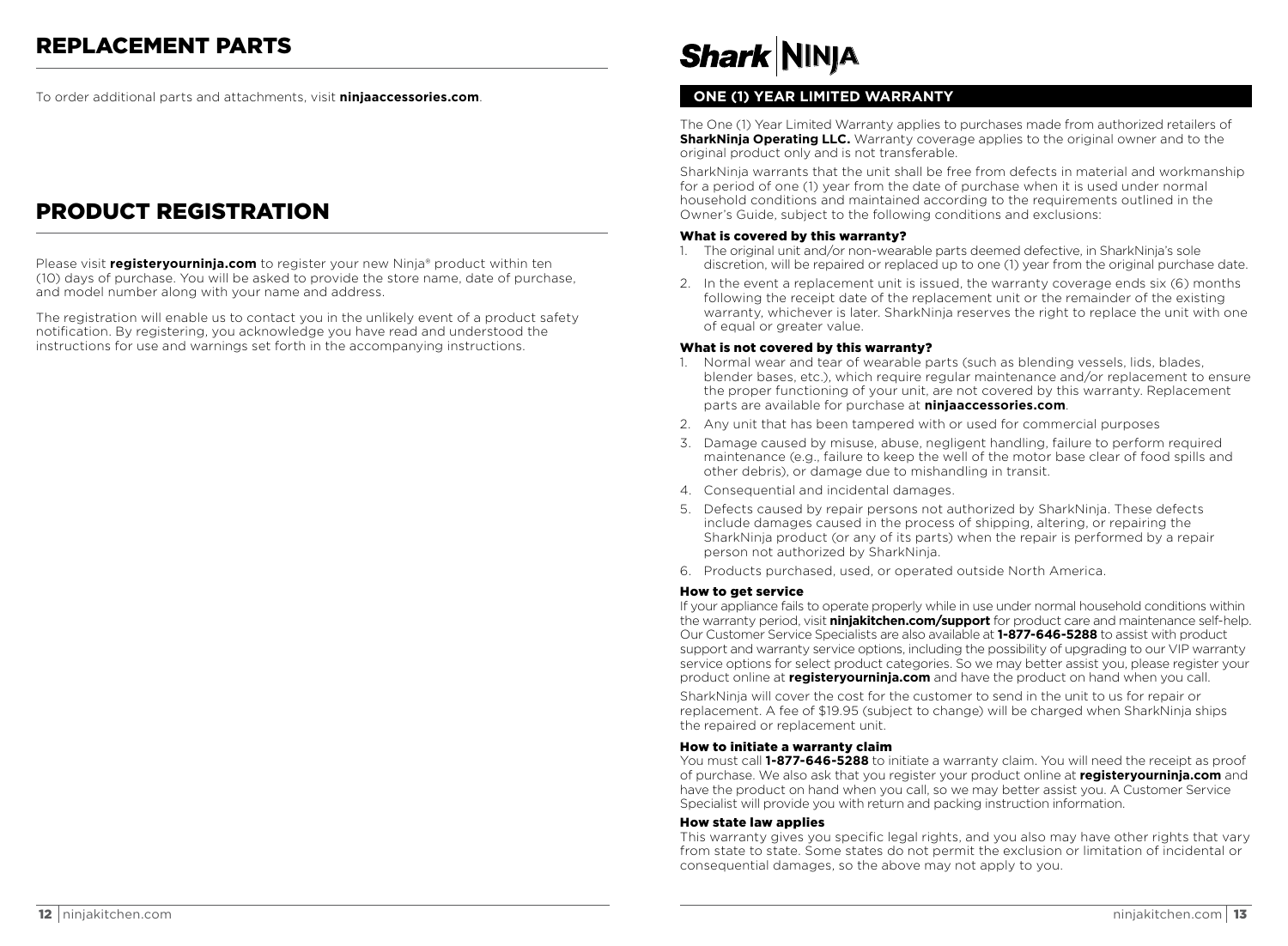| <b>NOTES</b> | <b>NOTES</b> |
|--------------|--------------|
|              |              |